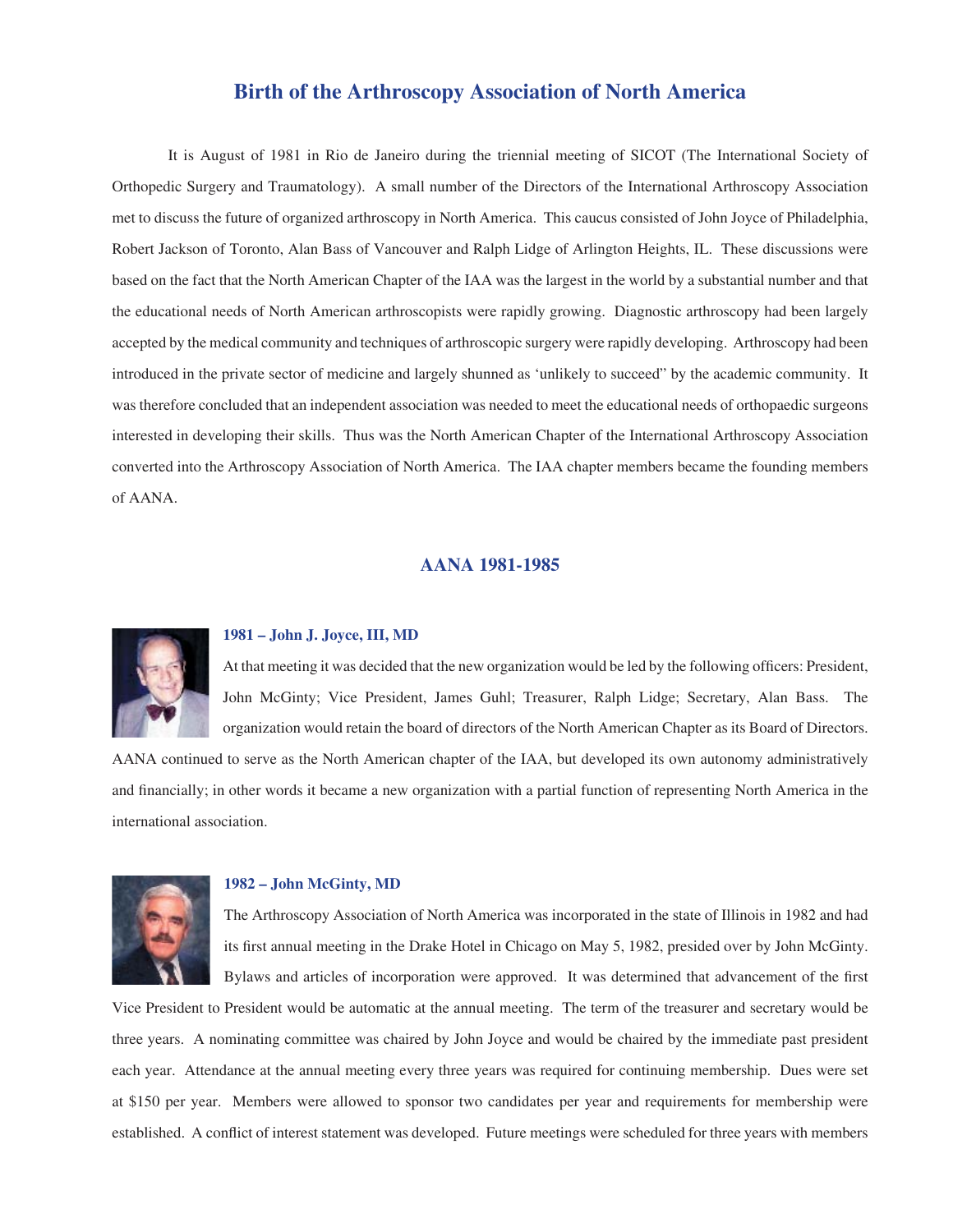charged \$100 and non-members \$300. The following committees were appointed: 1) Ethics and standards; 2) Instrument liaison; 3) Publication; 4) Complications (Jesse DeLee); 5) Research (Terry Whipple); and 6) Education (DeHaven). The development of a logo was assigned to Robert Bechtol of Santa Rosa, the individual who did such a great job with the IAA logo.



### **1983 – James Guhl, MD**

James Guhl assumed the presidency after the second annual meeting in January. During that year Robert Metcalf suggested a quarterly journal named The Journal of Arthroscopy and Related Surgery. The O'Connor award was established to give an honorarium for the best original papers presented at the

annual meeting. A videotape library was started. Dr. Metcalf suggested a voluntary \$100 assessment for research grants with an ultimate goal of \$500,000. Terry Whipple was appointed chairman of the research committee with a charge to award grants for research projects. The organization was approved as a 501(C6) by the Internal Revenue Service. Robert Metcalf was named as editor and publisher of the Journal. Previous CME courses were incorporated into the Fall Course, which was to ultimately be a standard psychomotor skills course to be run annually with planning ahead for six years. The annual meeting was set for March or April each year. Fellowship guidelines were established. Tom Nelson was hired as executive director of the association. AANA's ownership of the Journal was established with the formation of a corporation with its own board of trustees; the trustees were to be the immediate four past presidents and two members to be appointed by the President. The subscription price for the Journal was set at \$60 and incorporated into the dues for members. A project to study complications of arthroscopy was given to Jesse DeLee and the video library project was given to Whit Ewing.



#### **1984 – Robert Metcalf**

Robert Metcalf assumed the presidency in March. In that year Tom Nelson moved to the American Academy of Orthopaedic Surgeons and Sanford Hill was hired as executive director. Ward Casscells was named editor of the Journal and Raven Press as its publisher. Arthroscopic manufacturers were contributing substantially

to research, \$100,000 between 1982 and 1984. AANA became more active in psychomotor skills education. Michelle Johnson was selected as coordinator of the first course at the Broadmoor in the Fall of 1984. Carl Highgenboten and his committee developed standards for fellowship in arthroscopic surgery. Dues were increased to \$300 with a mandatory \$100 for research. There were 624 members in the spring of 1985. Presidential pins and medallions were authorized. The IRS approved a change in the status of the organization to 501(C3).